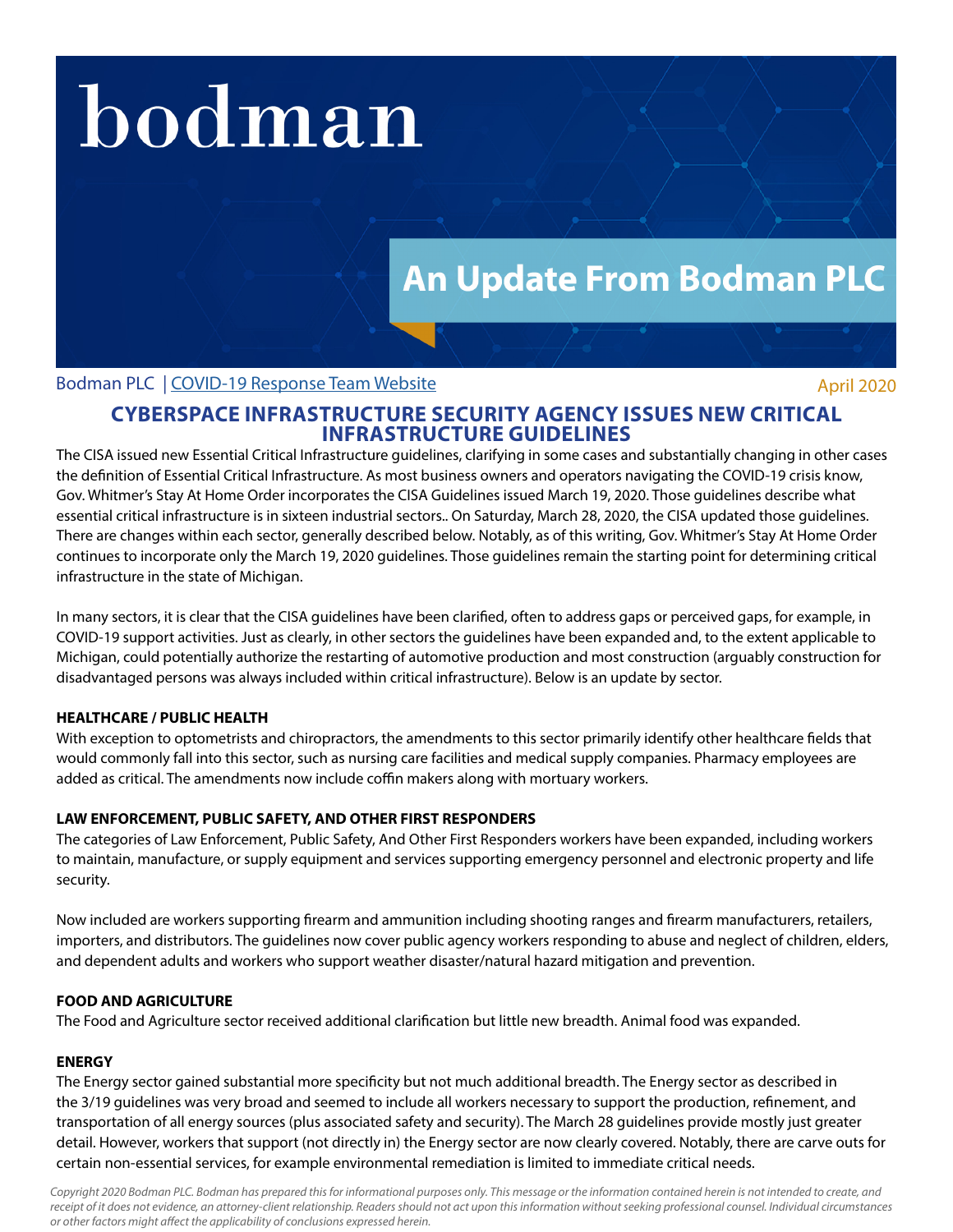#### **WATER AND WASTEWATER**

Water and Waste Water was broadened to include chemical and equipment supplies to water and waste water systems whereas in the early version this subsection was limited to "disinfectant".

#### **TRANSPORTATION AND LOGISTICS**

The Transportation sector was substantially modified in the March 28 guidelines. In some cases those changes were clarification. For example, employees enabling transportation functions were covered in the 3/19 guidelines but those have been amplified to make it clear that "truck drivers" and "bus drivers" are alsoincluded. Employees transporting food, medical supplies, fuels, chemicals, etc., are specifically covered in the transportation area. Any employees supporting commercial transportation services (taxis, Uber) are now specifically included within the guidelines. Employees that support such operations are covered.

Most notable in the Transportation sector was that automotive repair was previously covered but has been expanded to now be "automotive repair, maintenance and transportation equipment manufacturing and distribution facilities".

#### **PUBLIC WORKS AND INFRASTRUCTURE SUPPORT SERVICES**

The Public Works sector was modified to include "Infrastructure Support Services" and expanded to include additional categories of workers such as builders, contractors, HVAC Technicians, and landscapers, along with any service providers who provide services to maintain the safety, sanitation, and essential operation of businesses and buildings such as hospitals, senior living facilities, and any temporary construction required to support COVID-19 responses.

Also added are landfill operations and workers who support the inspection and maintenance of aids to navigation, as well as other government provided services that ensure continued maritime commerce.

#### **COMMUNICATIONS AND INFORMATION TECHNOLOGY**

In the Communications sector, the new guidelines specifically add retail customer service personnel at "critical service center locations" to ensure that front-line employees are able to obtain the products and support needed to operate remotely and external affairs personnel to assist in coordinating with government units to address Covid-19 communication needs. As for Information Technology, the updated guidelines make explicit that they apply to information technology workers in "all industries (including financial services)." Notably, the updated guidelines specifically add the types of workers that have been critical in enabling remote functioning during the recent lock-downs, such as those required to support remote working, performance of business operations, distance learning, media services, digital health offerings, or support crucial for business continuity and connectivity.

#### **OTHER COMMUNITY-OR GOVERNMENT-BASED OPERATIONS AND ESSENTIAL FUNCTIONS**

One of the most significant changes to this sector is the modification of the title. In the 3/19 version it was not clear whether the title had the effect of limiting the sector to government activity. Clearly now it does not. The sector has also been broadened to include census workers and clergy along with government offices who perform title services, notary and recording services plus services that support settlement of commercial transactions.

#### **CRITICAL MANUFACTURING**

Critical Manufacturing which was very brief in the 3/19 version has been substantially changed. It now consists of four bullet points. The second, third and fourth bullet points should not be controversial. The second bullet point relates to the support of medical equipment. The third bullet point covers mining and all supporting workforces, although notably it includes the words "critical" and "essential" with respect to mining production. The fourth bullet point covers activities to support a remote workforce.

The first bullet point will surely be the most controversial. It includes production of materials, products and associated supply chains for transportation, (and other industries already covered in other sectors). Critical Manufacturing also includes workers "necessary to maintain manufacturing operations in a warm standby".

#### **HAZARDOUS MATERIALS**

Hazardous Materials has been clarified to more specifically cover things such as test kits.

*Copyright 2020 Bodman PLC. Bodman has prepared this for informational purposes only. This message or the information contained herein is not intended to create, and*  receipt of it does not evidence, an attorney-client relationship. Readers should not act upon this information without seeking professional counsel. Individual circumstances *or other factors might affect the applicability of conclusions expressed herein.*